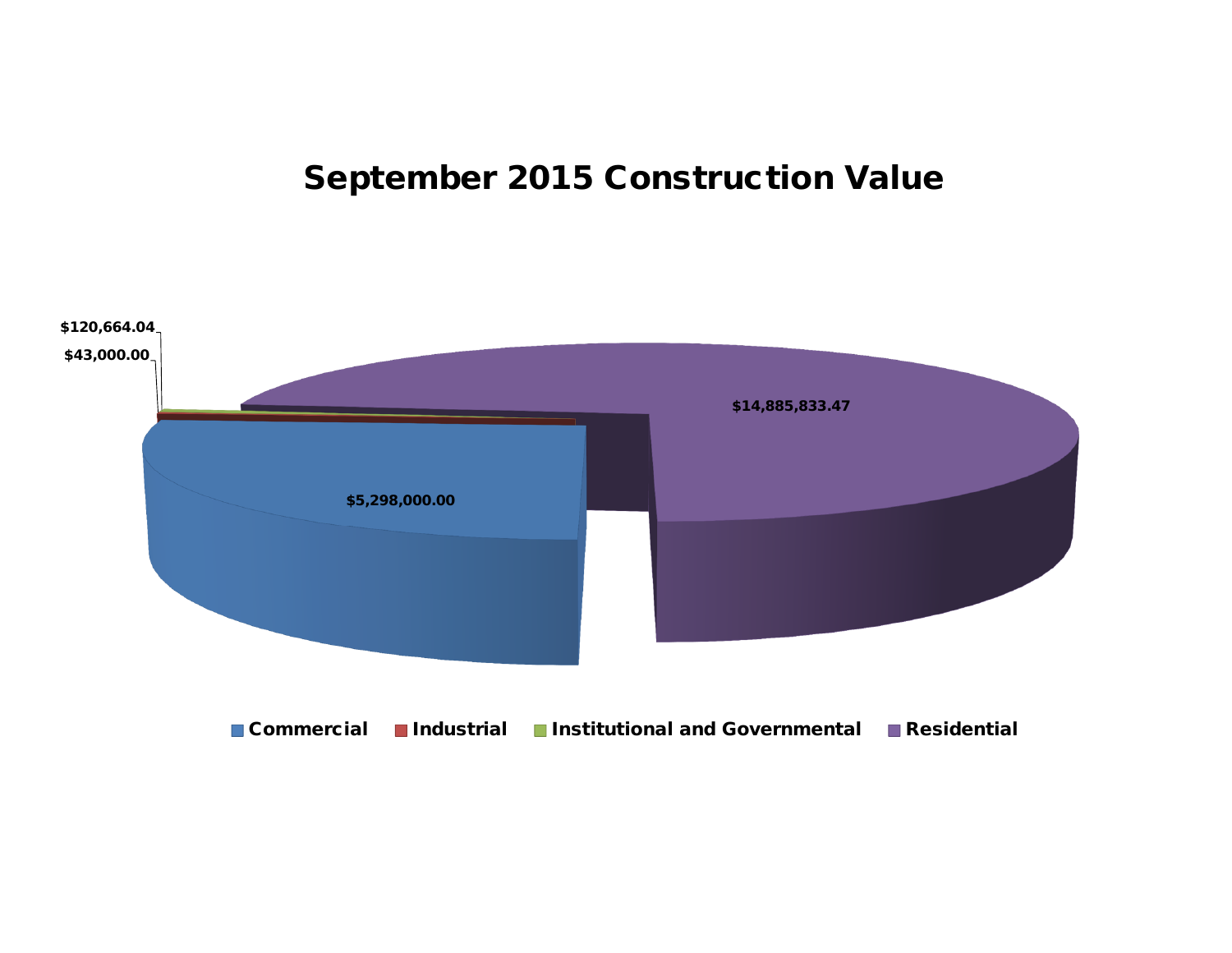**Jerry D. Dolcetti, RPPCommissioner**

**F. P. PozzebonChief Building Official**



**ENGINEERING & PLANNING DEPARTMENT**

**Building Division**

**Tel: (705) 759-5410Fax: (705) 541-7165**

#### **BUILDING PERMITS SUMMARY 2015/09/01 to 2015/09/30**

|                                                          |                                  | <b>New Construction</b>  |                      |                                         | <b>Alterations and Additions</b> |                      | <b>Total</b>                     |                                                                                                                                                |                      |  |
|----------------------------------------------------------|----------------------------------|--------------------------|----------------------|-----------------------------------------|----------------------------------|----------------------|----------------------------------|------------------------------------------------------------------------------------------------------------------------------------------------|----------------------|--|
| <b>Building Type</b>                                     | <b>Num</b><br>of<br><b>Units</b> | Num of<br><b>Permits</b> | <b>Value of Work</b> | <b>Num</b><br><b>of</b><br><b>Units</b> | Num of<br><b>Permits</b>         | <b>Value of Work</b> | <b>Num</b><br>of<br><b>Units</b> | Num of<br><b>Permits</b><br>4<br>1<br>4<br>5<br>$\overline{2}$<br>$\mathbf{1}$<br>17<br>$\overline{2}$<br>$\overline{2}$<br>19<br>$\mathbf{1}$ | <b>Value of Work</b> |  |
| <b>Commercial</b>                                        |                                  |                          |                      |                                         |                                  |                      |                                  |                                                                                                                                                |                      |  |
| Office building                                          | $\pmb{0}$                        |                          | \$3,000,000.00       | $\pmb{0}$                               | 3                                | \$435,000.00         | $\pmb{0}$                        |                                                                                                                                                | \$3,435,000.00       |  |
| Restaurant                                               | 0                                | 0                        | \$0.00               | $\pmb{0}$                               | 1                                | \$17,000.00          | $\pmb{0}$                        |                                                                                                                                                | \$17,000.00          |  |
| Retail and wholesale<br>outlets                          | $\mathbf 0$                      | 0                        | \$0.00               | $\pmb{0}$                               | 4                                | \$240,600.00         | $\mathbf 0$                      |                                                                                                                                                | \$240,600.00         |  |
| Retail complex                                           | $\pmb{0}$                        | 0                        | \$0.00               | $\mathbf 0$                             | 5                                | \$1,519,400.00       | $\mathbf 0$                      |                                                                                                                                                | \$1,519,400.00       |  |
| Service station, repair<br>garage and specialty<br>shop  | $\mathbf 0$                      | $\mathbf 0$              | \$0.00               | $\mathbf 0$                             | $\overline{2}$                   | \$82,000.00          | $\mathbf 0$                      |                                                                                                                                                | \$82,000.00          |  |
| Theatre and<br>performing art center                     | $\mathbf 0$                      | $\mathbf 0$              | \$0.00               | $\pmb{0}$                               | $\overline{1}$                   | \$4,000.00           | $\mathbf 0$                      |                                                                                                                                                | \$4,000.00           |  |
| Total:                                                   | $\mathbf 0$                      | $\mathbf{1}$             | \$3,000,000.00       | $\mathbf 0$                             | 16                               | \$2,298,000.00       | $\pmb{0}$                        |                                                                                                                                                | \$5,298,000.00       |  |
| <b>Industrial</b>                                        |                                  |                          |                      |                                         |                                  |                      |                                  |                                                                                                                                                |                      |  |
| Storage building                                         | $\mathbf 0$                      | 0                        | \$0.00               | $\pmb{0}$                               | $\overline{2}$                   | \$43,000.00          | $\mathbf 0$                      |                                                                                                                                                | \$43,000.00          |  |
| Total:                                                   | $\mathbf 0$                      | $\mathbf 0$              | \$0.00               | $\mathbf 0$                             | $\overline{2}$                   | \$43,000.00          | $\mathbf 0$                      |                                                                                                                                                | \$43,000.00          |  |
| <b>Institutional and Governmental</b>                    |                                  |                          |                      |                                         |                                  |                      |                                  |                                                                                                                                                |                      |  |
| Day care, nursing<br>home, rest home,<br>home for the bl | $\mathbf 0$                      | 0                        | \$0.00               | $\pmb{0}$                               | 19                               | \$49,464.04          | $\mathbf 0$                      |                                                                                                                                                | \$49,464.04          |  |
| Post-secondary<br>institution                            | $\mathbf 0$                      | $\mathbf 0$              | \$0.00               | $\pmb{0}$                               | $\mathbf 1$                      | \$70,000.00          | $\mathbf 0$                      |                                                                                                                                                | \$70,000.00          |  |
| Secondary school,<br>high school, junior<br>high school  | $\mathbf 0$                      | $\overline{0}$           | \$0.00               | $\mathbf 0$                             | $\mathbf{1}$                     | \$1,200.00           | $\mathbf 0$                      | $\mathbf{1}$                                                                                                                                   | \$1,200.00           |  |
| Total:                                                   | $\mathbf 0$                      | $\mathbf 0$              | \$0.00               | $\mathbf 0$                             | 21                               | \$120,664.04         | $\mathbf 0$                      | 21                                                                                                                                             | \$120,664.04         |  |
|                                                          |                                  |                          |                      |                                         |                                  |                      |                                  |                                                                                                                                                |                      |  |

#### **Residential**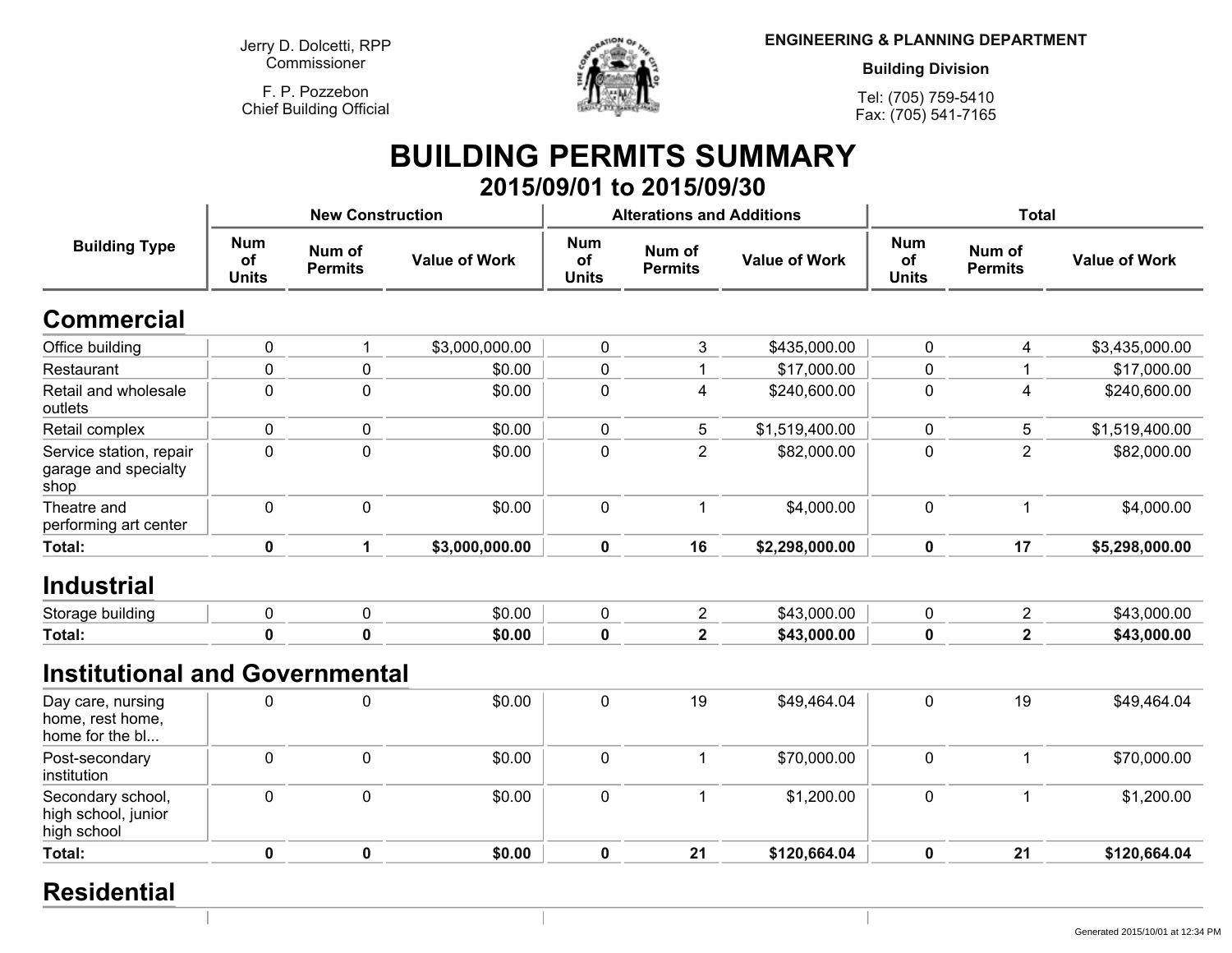| <b>Grand Total:</b>        | 88 | \$16,515,000.00 | 182 | \$3,832,497.51 | 88 | 187 | \$20,347,497.51 |
|----------------------------|----|-----------------|-----|----------------|----|-----|-----------------|
| Total:                     | 88 | \$13,515,000.00 | 143 | \$1,370,833.47 | 88 | 147 | \$14,885,833.47 |
| Single House               |    | \$1,115,000.00  | 122 | \$1.186.475.47 |    | 125 | \$2,301.475.47  |
| Row House                  |    | \$0.00          |     | \$200.00       |    |     | \$200.00        |
| Apartment -<br>Condominium |    | \$0.00          |     | \$70,000.00    |    |     | \$70,000.00     |
| Apartment                  | 85 | \$12,400,000.00 | 19  | \$114,158.00   | 85 | 20  | \$12,514,158.00 |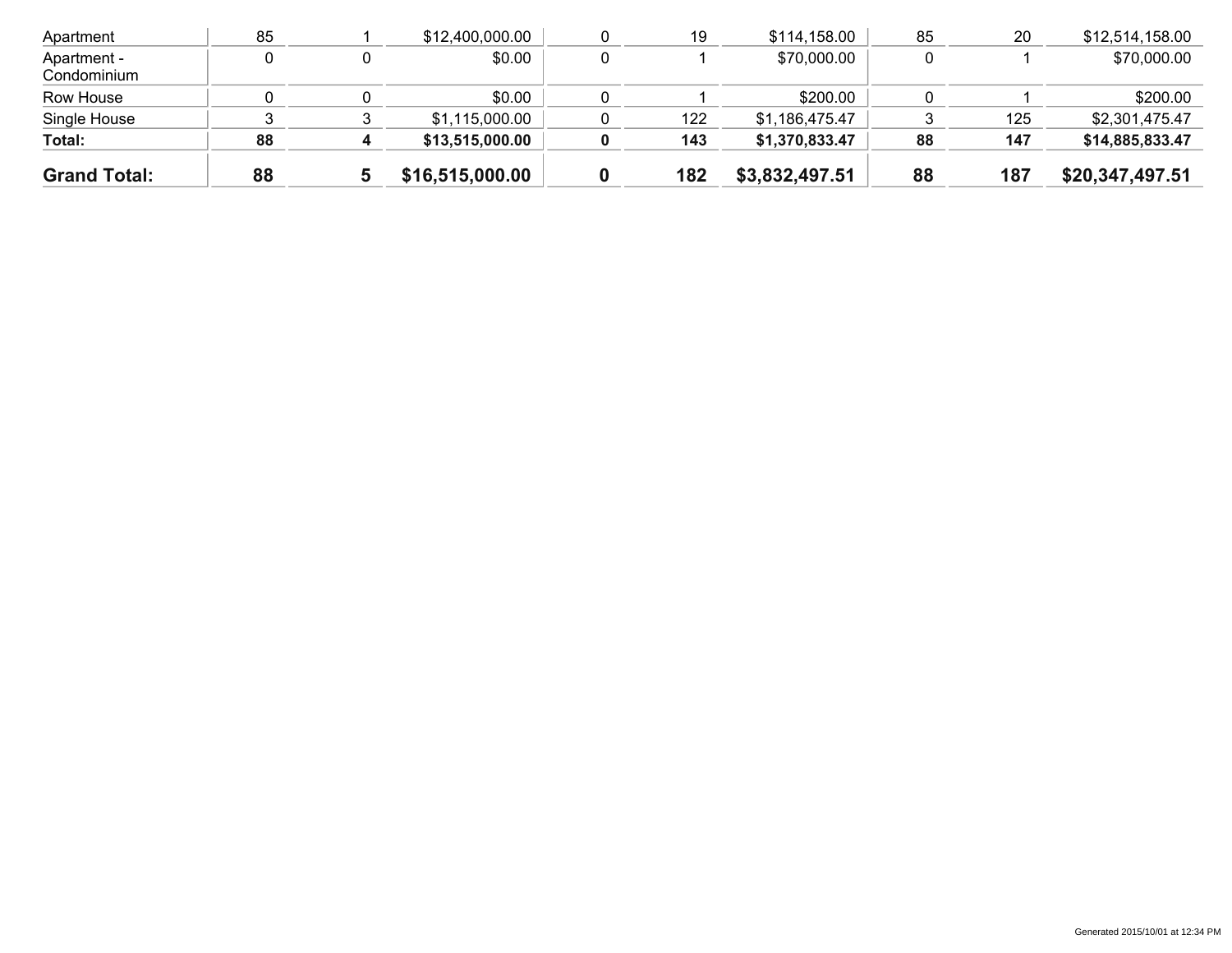**Jerry D. Dolcetti, RPPCommissioner**

**F. P. PozzebonChief Building Official**



**ENGINEERING & PLANNING DEPARTMENT**

**Building Division**

**Tel: (705) 759-5410Fax: (705) 541-7165**

#### **DEMOLITION PERMITS SUMMARY 2015/09/01 to 2015/09/30**

|                                                          |                        | <b>New Construction</b>  |                         |                        | <b>Alterations and Additions</b> |                      |                        | <b>Total</b>             |                      |
|----------------------------------------------------------|------------------------|--------------------------|-------------------------|------------------------|----------------------------------|----------------------|------------------------|--------------------------|----------------------|
| <b>Building Type</b>                                     | Num of<br><b>Units</b> | Num of<br><b>Permits</b> | Value of<br><b>Work</b> | Num of<br><b>Units</b> | Num of<br><b>Permits</b>         | <b>Value of Work</b> | Num of<br><b>Units</b> | Num of<br><b>Permits</b> | <b>Value of Work</b> |
| <b>Industrial</b>                                        |                        |                          |                         |                        |                                  |                      |                        |                          |                      |
| Plant for manufacturing,<br>processing and<br>assembling | 0                      | 0                        | \$0.00                  | 0                      | $\overline{2}$                   | \$700,000.00         | 0                      | $\overline{2}$           | \$700,000.00         |
| Total:                                                   | 0                      | $\boldsymbol{0}$         | \$0.00                  | 0                      | $\mathbf{2}$                     | \$700,000.00         | $\mathbf 0$            | $\mathbf{2}$             | \$700,000.00         |
| <b>Residential</b>                                       |                        |                          |                         |                        |                                  |                      |                        |                          |                      |
| Apartment                                                | $\mathbf 0$            | 0                        | \$0.00                  | $-2$                   |                                  | \$7,500.00           | $-2$                   |                          | \$7,500.00           |
| Single House                                             |                        | 0                        | \$0.00                  | -1                     |                                  | \$13,250.00          | -1                     |                          | \$13,250.00          |
| Total:                                                   | 0                      | $\boldsymbol{0}$         | \$0.00                  | $-3$                   | 8                                | \$20,750.00          | $-3$                   | 8                        | \$20,750.00          |
| <b>Grand Total:</b>                                      |                        | $\boldsymbol{0}$         | \$0.00                  | $-3$                   | 10                               | \$720,750.00         | $-3$                   | 10                       | \$720,750.00         |